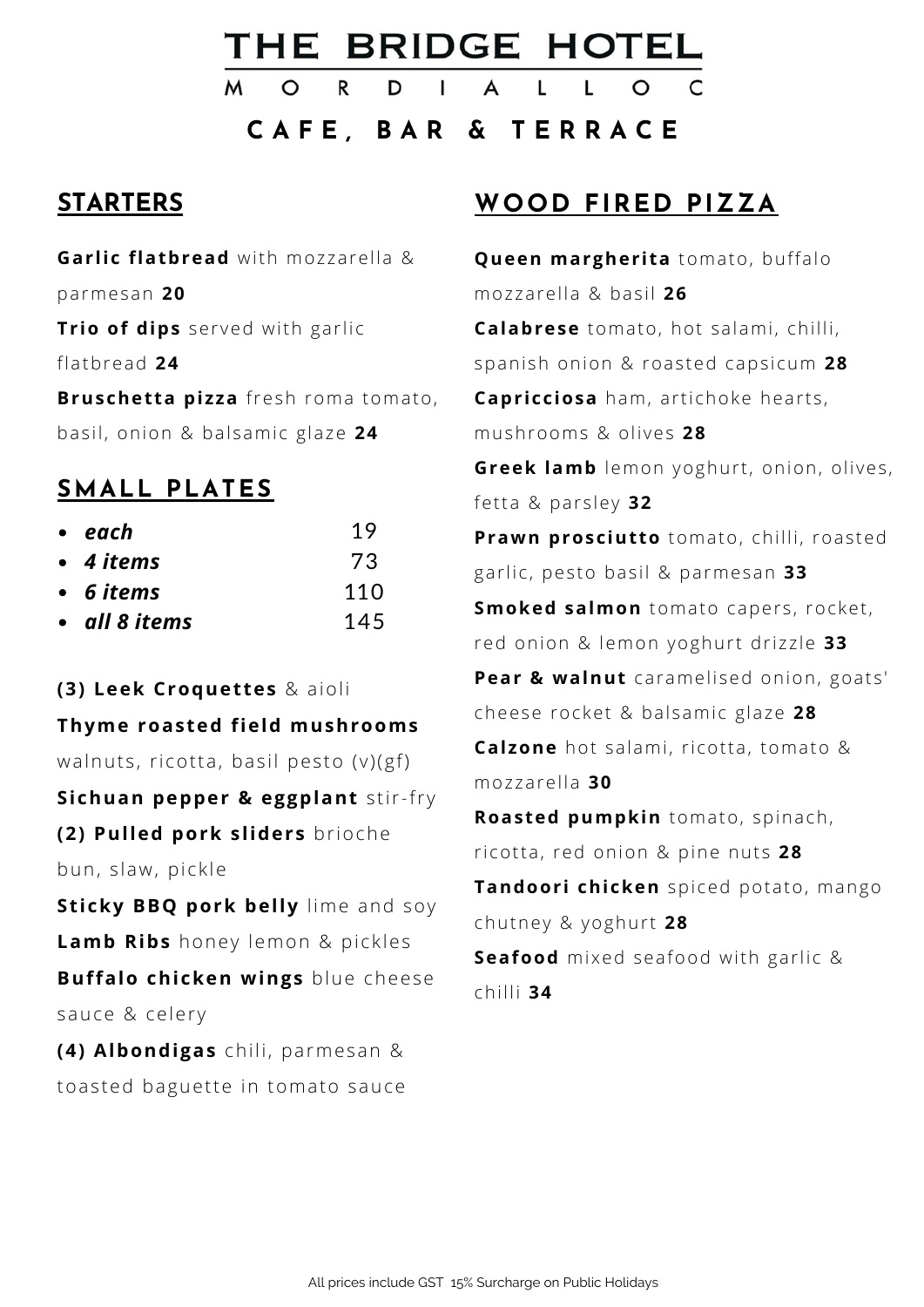# THE BRIDGE HOTEL

 $\overline{A}$ 

 $\mathsf{L}$ 

 $\mathbf{I}$ 

D

R

 $\circ$ 

### **C A F E , B A R & T E R R A C E**

### **LARGE PLATES**

**Seafood chowder** with toasted baguette 42 **Salt and pepper calamari** served with rocket salad, lemon aioli, cherry tomato, cucumber and red onion 32 **Bridge fish and chips** with mixed leaves, lemon and tartare 32 **Chilli and ginger egg noodles** with chicken, shrimp and pork & stir fry vegetables 30 **Tofu char kway teow** (rice noodles) eggplant, chilli sambal, egg, As ian vegetables (V) **28 Winter salad** roast vegetables, halloumi, tahini yoghurt, grains, pomegranate molas ses & dukkha **29 Ricotta gnocchi** blue cheese sauce, mushrooms, walnuts & rocket 32 **Southern style chicken burger** bacon, lettuce, tomato pickles & fries **34 Vegetable tagine** chickpeas, hommus, cauliflower couscous, coriander and sumac ( vg) (gf) **29 Squid ink linguine** with seafood, blue swimmer crab and white anchov ies **45** Wok tossed calamari with asian vegetables and chilli sambal 32 **Beef cheek** Pedro Ximenez reduction, mash & brocollini 42 **Slow cooked beef papardelle** peas & parmesan **36**

#### **SIDES**

**Fr ies 9**

**Steamed broccolini, garlic butter, toasted almonds (gf) 13 Rocket & pear salad** w. walnuts, parmesan & balsamic glaze (gf) 14 **Garden salad** (gf) **8 Greek salad** (gf)**14**